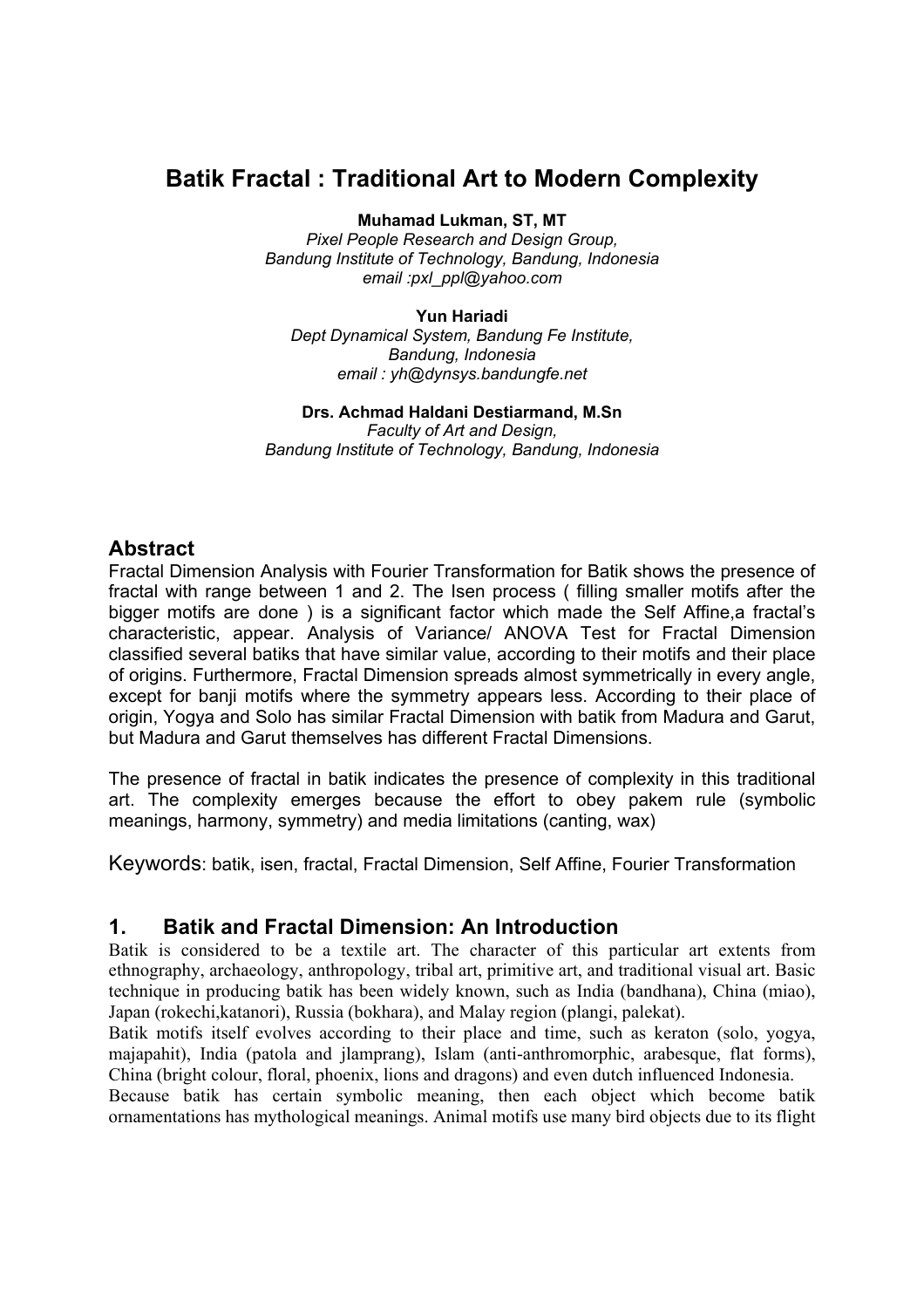capability that can connect between heaven and earth. So does lotus motif, a water plant, as a manifestation of life since it grow upward to the sky from the depth of water.

There are two main topics in defining batik: as a process and as motif. Process is the technic in craftsmanship to produce batik by resist-dye technique. The motifs itself is the ornaments found in batik, which are classified as parang, geometry,banji, spreading plants, water plants, flowers and animal.

Batik is not an ordinary textile art. Inside we found functional value. This value creates different batik motifs. For example the motifs between peasant and noble, coastal and interior, everyday and ritual are not similar to represent the difference of each value.

In aesthetic side, the quality is not based on the judgment of being good or bad, but in its effort to obey the pakem rule. As a form of decorative art, the ornament or isen is not merely to fill the space left from the batik motifs, but rather as to give specific value. Indeed, to understand the batik motif it is not enough to disentangle the motifs to just merely dots, line, colour or shape, but also its meaning behind it.

In Complexity Theory, the emergent of Chaos are marked by the presence of fractal. Fractal stands between order and chaos, in which case are known as in Edge of Chaos. Fractal can be seen by its characteristic, which is Self-Similarity and Self-Affine. In Self-Similarity an object has geometrical form which resembles the object's detail in smaller scale. In Self Affine an object has detail which resembles the object, although not necessarily be similar in every aspect. This paper examines the process of batik in producing batik motifs which has fractal characteristic. The initial Hypothesis of this research is that batik has fractional fractal dimension, which means that batik is Fractal. The hypothesis' background is the making of isen

in batik motifs. Isen itself is the process of filling the space left by main motifs with ornamentations. The measurement of fractal dimension itself is useful for analyzing in different fields. Such as

heart failure detection ( Teich et al ), river flows (Szustalewicz et al), transportation (Dorfman), brain tumor detection (Marsh), fish's neuron in brain ( Isaeva ), retinal eye scan (Ewe et al). The paper thus explores the possibility of creating batik through Generative Arts. If batik is indeed fractal, then it is appropriate to produce batik motifs using the same means. The algorithm is as follow:



#### **Figure 1, algorithm of creating batik using fractal as mean of Generative Art**

The paper's systematic consists of Preface, Methodology, Analysis, Conclusion and Suggestion for Further Works.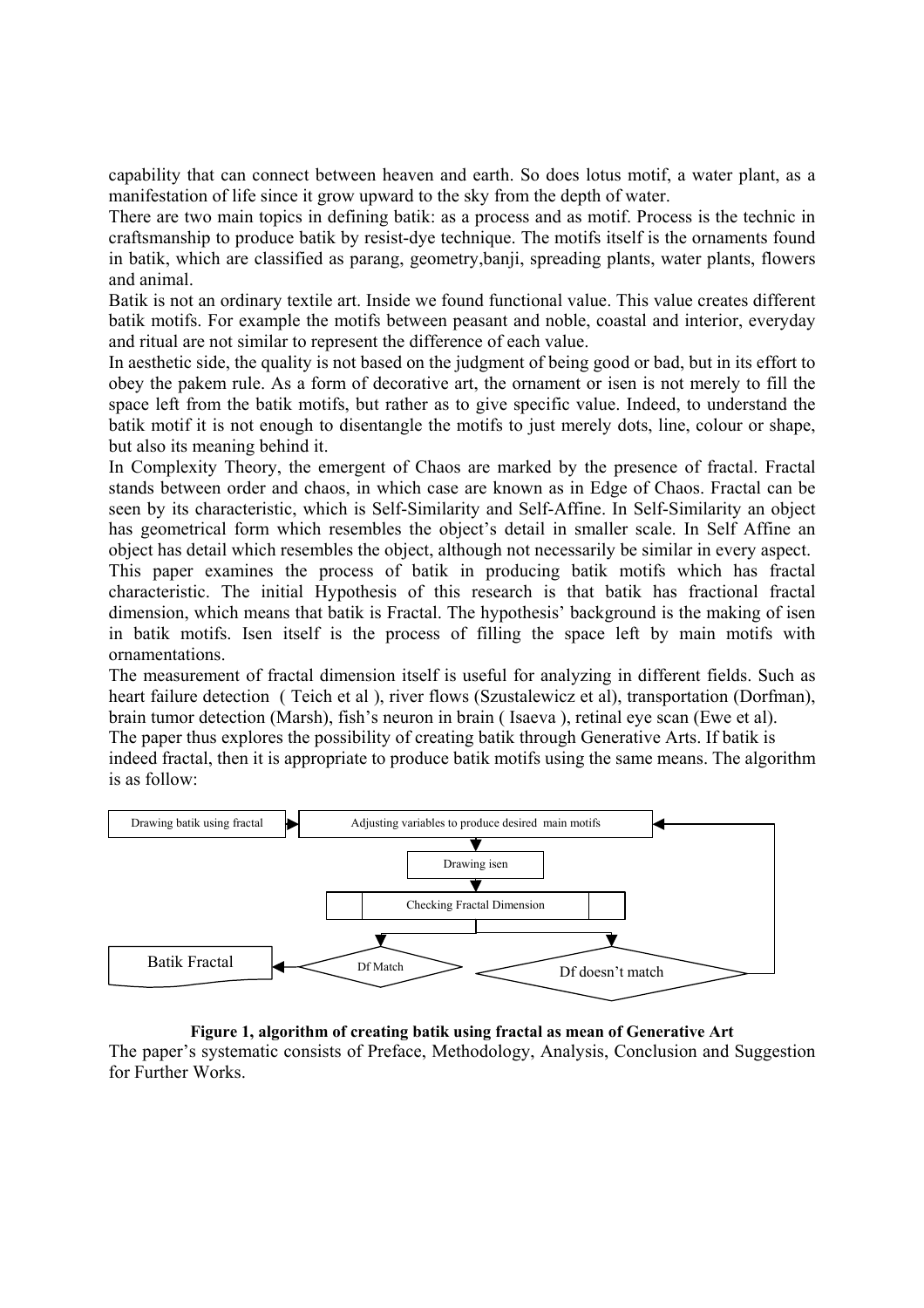#### **2. Methodology**

Fractal dimension are defined by this expression:

$$
D = \lim_{\epsilon \to 0} \frac{\log N(\epsilon)}{\log \frac{1}{\epsilon}}
$$

Suppose Z is a picture with M X N size, with value for each pixel is  $f(x,y)$ , then:

$$
X=[f(x,y)]
$$

Indeed, the Fourier Transformation will be:

$$
F(u,v) = \frac{1}{MN} \sum_{x=0}^{M} \sum_{y=0}^{N} f(x,y) e^{-j2\pi(ux/M + vy/N)}
$$
  

$$
G(u,v) = F(u,v) - \bar{F}, \bar{F} = \frac{1}{MN} \sum_{u=0}^{M} \sum_{v=0}^{N} f(u,v)
$$

Value for each pixel is defined as G, whereas:

## $W = ||G(u, v)||$

Value for each W are grouped in angle parameter ( with different m angle ) and distance ( different n length ), with  $(x_e, y_e)$  reference, thus:

$$
W(\theta_i, R_j) = \left\{ w_{uv} | \tan^{-1} \frac{v - y_c}{u - x_c} \in \theta_i, \sqrt{(u - x_c)^2 + (v - y_c)^2} \in R_j \right\}
$$
  
 
$$
W(\theta_i, R_j)
$$

**Figure 2, coordinate distribution** 

$$
D_f(\theta_i) = \alpha_i, \psi_i = -\alpha_i R + \delta_i
$$
  
\n
$$
\psi_i = \left\{ \frac{1}{\omega_i} \sum W(\theta_i, R_j) \right\} |j = k, \dots, n \right\}
$$
  
\n
$$
R = \left\{ R_j | j = k, \dots, n \right\}
$$
  
\n
$$
Df = \left\{ Df(\theta_i) | i = 1, \dots, m \right\}
$$
  
\n
$$
DF = \frac{1}{m} \sum_{i=1}^{m} p_f(\theta_i)
$$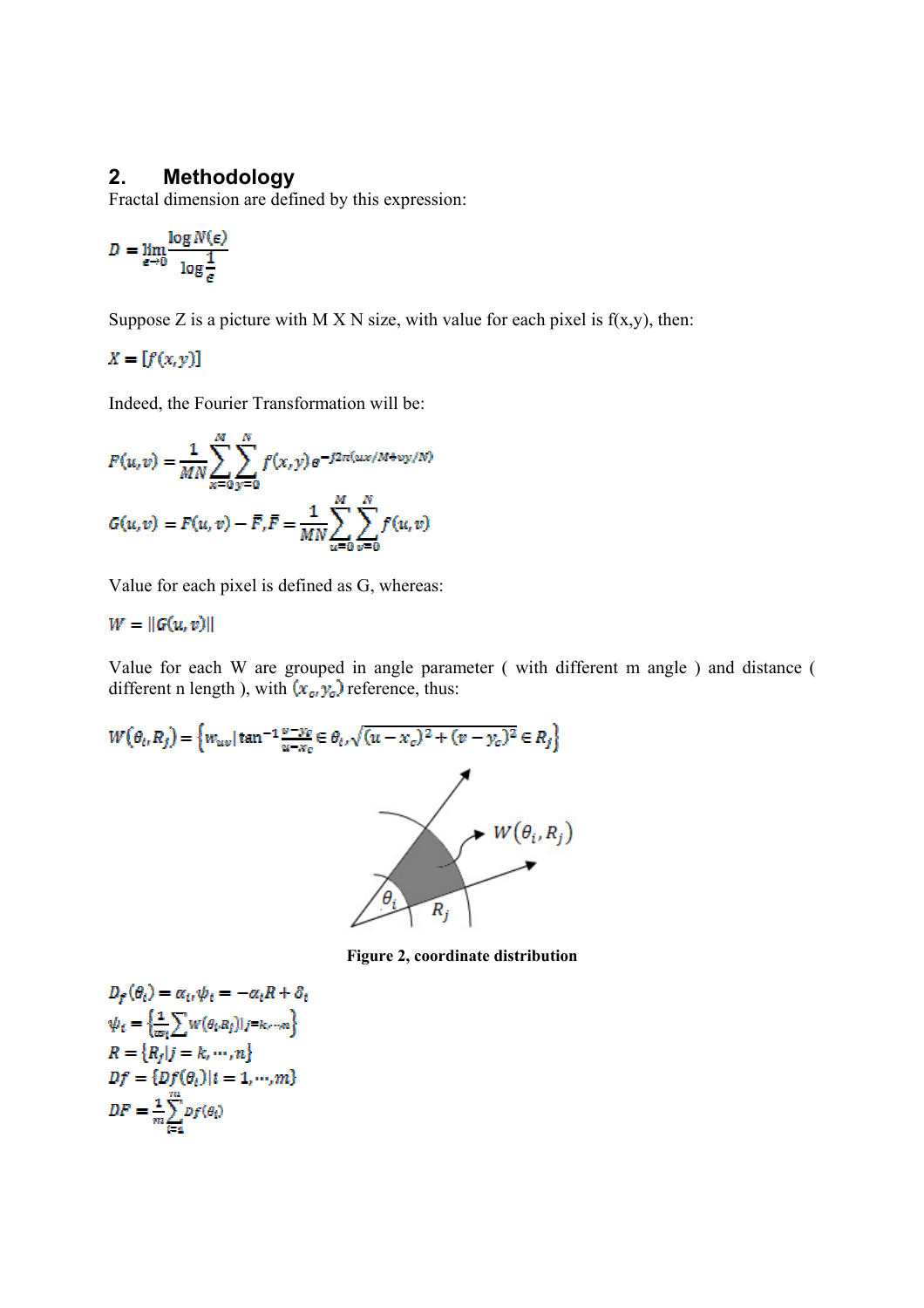

**Figure 3, Df algorithm** 

#### **3. Analysis**

Data in this analysis are from several region that produces batik in Java from Batik Komar collection and Nian Djoemena. Picasso paintings (from 1989-1940) are included as comparative object to test the validity of Fractal Dimension analysis. Each picture in this analysis has 200 X 200 pixel size, with  $m = 24$  and  $n = 30$ .

To further illustrate Fractal Dimension in objects, below are several picture along with the analysis of Fractal Dimension.



**Figure 4,** 

**Fractal Dimension in each object that does not has fractal characteristic; empty space (df=0), line contour (Df=1,099), plane contour (Df=2,011), and sphere (Df=3,040)** 

Based on Fractal Dimension Analysis trough Fourier Transformation, it is shown above each dimension is not natural numbers whereas they supposed to an integer of 1 or 2. The explanation is because the Analysis also calculates angle parameter and length from each point to centre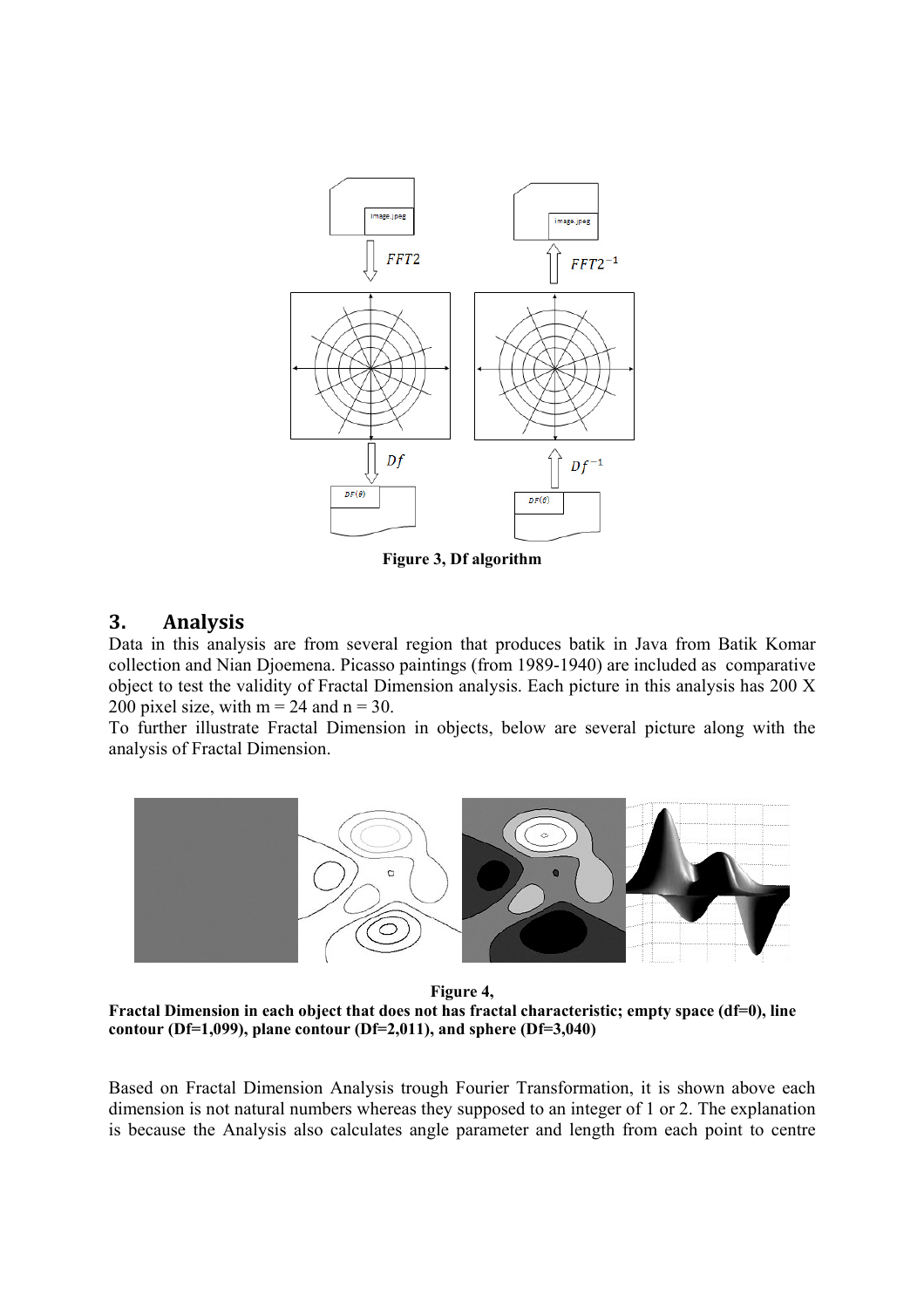point of picture. But in general the rounding off to nearest natural number show that Fourier Transformation is able to calculate the dimension from each picture. Object in picture 3 which depicts three dimensional forms from mathematical equations can even be calculated as three dimensional object although in two dimensional media. Then what would happen to object made by humans?

From Figure 4 it is shown that aspect of colour is important in analyzing Fractal Dimension. The change from 0 dimension (empty space) to 1 dimension (line) needs curve to fill the empty space. Furthermore the change from 1 dimension to 2 dimension ( plane ) needs colour to fill the space. And the change from 2 dimension to 3 dimension need certain colour gradation for giving the effect of 3 dimensional forms.



**Figure 5 Fractal dimension of Picasso's work according to time period. The Fractal dimension for each period is near 3, which is conforms to the fact that Cubism depicts 3 dimensional object.** 

In Picasso's work, there are slight differences in Fractal Dimension in each period. Although it is still consistent with Cubism style which has ranges around 3, the 1921-2930 period has higher dimension. It means that the detailing level in that period is particularly high. But in general all of Picasso's work does not show the presence of fractal. What about batik?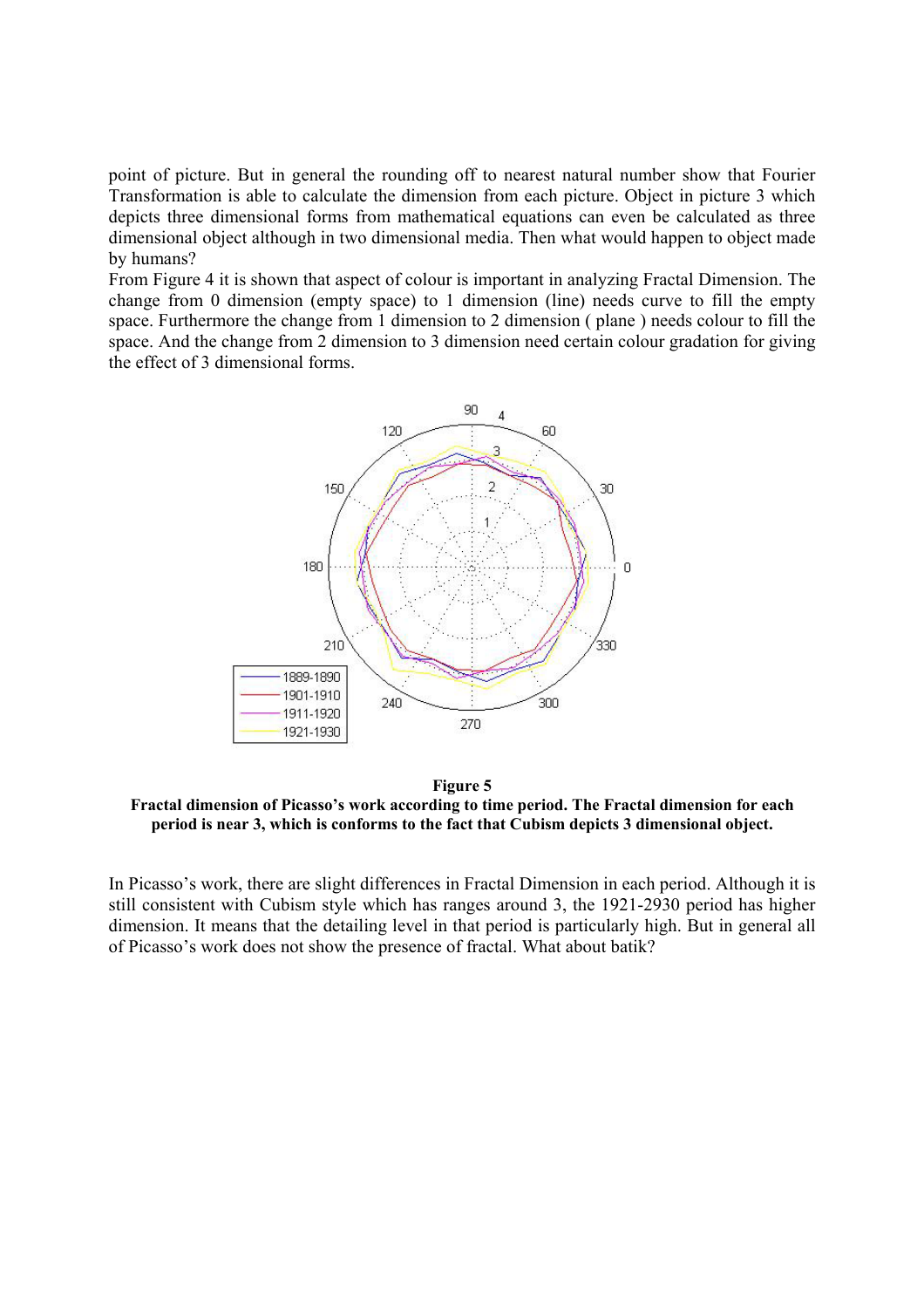

**Figure 6a, motif** 

Batik is different than Picasso's painting. It is clearly evident by comparing the Figure 4 with Figure 5a. It is seen that batik motifs' Fractal Dimension ranges between 1 and 2, even though the object of the batik motifs is in 3. It shows that the pakem rule in making batik is to draw objects which has dimension between 1 and 2, specifically in the range of 1.5 In other words batik motifs appearance is between a curve and a plane.

The value of this particular dimension shows the presence of high detailing level in batik. This is because the "isen" process in batik making. In this process, the empty space left by the main motif are being filled by ornaments that fits the main motif. In batik, the isen is not just merely filling the empty space but also a way for perfecting the entire motifs and giving batik its meaning. From its symmetry by seeing the variance value (distribution of its average value), it shows that banji motifs (batik index no. 62-65 in appendix) are the most asymmetrical compared to other motifs, with highest variance level for Fractal Dimension of 0.0307. It can be seen by the fluctuation of Fractal Dimension in angle 0, 90, 180, and 270, which is close to dimension 2 (plane). It raises interesting topic about the meaning of banji motifs itself, which closely related to the tradition of weaving rattan to create planar forms.

| motif     | mean(Df) | var(Df) |
|-----------|----------|---------|
| parang    | 1.6623   | 0.0194  |
| geometry  | 1.6912   | 0.0030  |
| banji     | 1.8313   | 0.0307  |
| Spreading |          |         |
| plant     | 1.5095   | 0.0021  |
| Water     |          |         |
| plant     | 1.3952   | 0.0094  |
| flower    | 1.6358   | 0.0031  |
| animal    | 1.4180   | 0.0017  |
| Table 1,  |          |         |

**Fractal dimension and the symmetry of each motifs**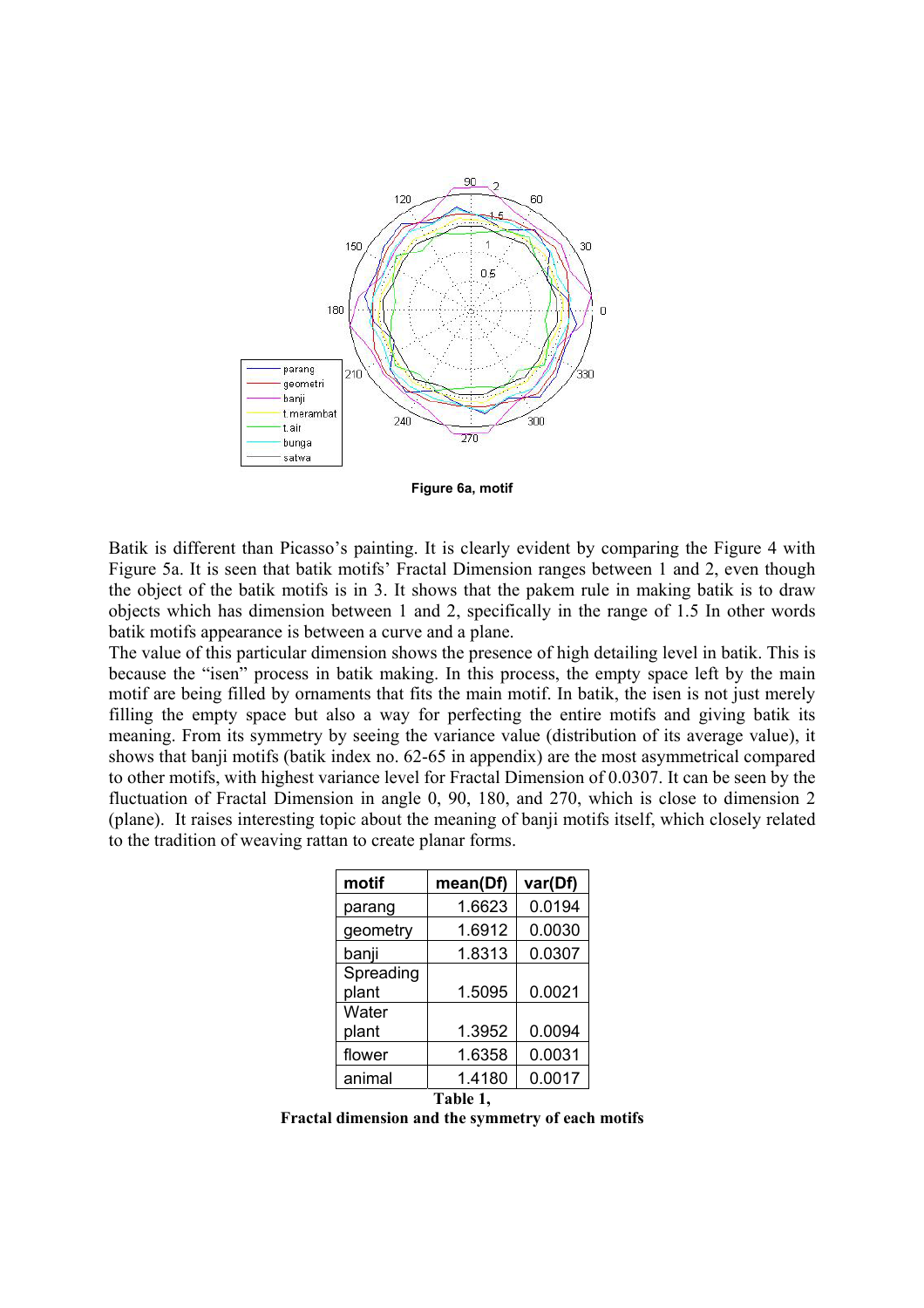Besides banji motifs, according to Table 1 all motifs are symmetrical. In symbolic meaning the symmetry itself symbolizes harmony and balance. Even though the object in batik motifs, such as animals or plants are 3 dimensional forms, but the drawing style makes these object less than 2 dimensional and symmetrical. For example In Kupu Gandrung/ Butterfly in Love motifs (batik index 167) which shows the effort to present the symmetry of butterfly by depicting the form in spreaded wing. In Kawung motif (batik index 34-36). Or in Ceplokan flower motifs (batik index 121-126), the effort to create symmetry is being done by drawing batik motifs seen from above. Interestingly, the most symmetrical condition are being shown by animal motifs, which has lowest variance value in Fractal Dimension.ANOVA Test for Fractal Dimension in Figure 6b and 6c shows four categories of different Fractal Dimension of batik motifs.The first category is water plant and animal with Fractal Dimension of 1,4, second is spreading plant of 1,5, third is parang, geometry and flower of 1,65, fourth is banji of 1.8.



**Figure 6b, ANOVA Test for each motifs, which shows their proximity to other motifs** 



**Anova Test which shows 4 categories with different Fractal Dimensions.confidence interval 95%**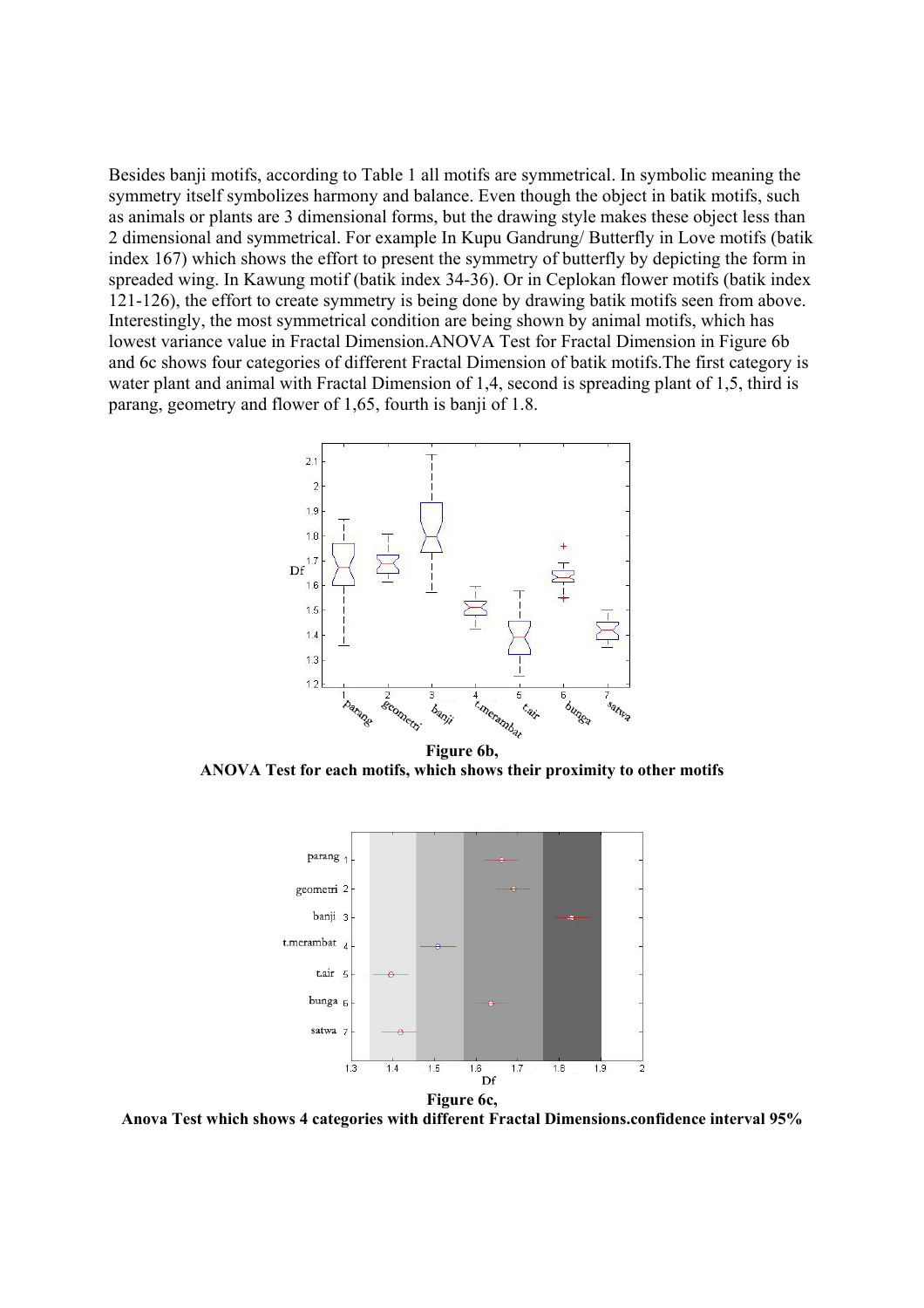Batik motifs produces different Fractal Dimensions. But the difference is still consistent with batik motifs in general whereas batik is fractal with its dimension ranging from 1 to 2. The next examination would divide batik into groups according to their place of regions they produce. In everyday life, people often divide batik into their region it produces, such as Cirebon, Yogyakarta, Solo, Tasik, etc. How would these effect batik's Fractal Dimension?

Fractal Dimension of batik samples for each region with ANOVA Test shows that each regions has different dimensions. Anova analysis categorizes batik according to its Fractal Dimension. In first category with Fractal Dimension of 1.1 is only from Batik Cirebon as its member. In second category of 1.3 – 1,4 are from Batik Solo, Garut, Yogyakarta and Madura. In third category of 1.25 are from Madura, Yogya, Solo as its member. Fourth member of 1.4 are from Madura, Yogya, Solo. Fifth member of 1.6 are from Lasem and Tasik.

In second, third and fourth it shows that Fractal Dimension of Batik Madura and Garut has resemblance with Batik Yogya and Solo. However Batik Madura and Garut are different in their dimension. This means that Batik Yogya and Solo influenced Madura and Garut. In relation with its geographic place this analysis will prove interesting, since Solo and Yogya are situated in Central Java, whereas Madura is in the east, and Garut is in west.

The ANOVA Test also shows that Batik Cirebon has singular Fractal Dimension, contrary with other region. The result is in accordance with the fact that ornamentation of Batik Cirebon has different perspective in principal and expression.

Fractal Dimension Analysis of batik, be it in motifs or regions, shows the presence of Fractal. This resulted in interesting question: why does Batik has Fractal properties? To answer this, we first must examine the characteristics of Fractal. Self-Similarity and Self Affine of an object means that smaller scale in detail it exists geometry which resembles the object. The Isen Process gives significant contribution in detailing in smaller scales. Because the isen does not have to be necessarily the same with the motif, and Batik often has isen which resembles its main motifs but not in scale or angles, then Self-Affine characters is most likely to be found in Batik. Another interesting part in batik process is in the distribution of fractal properties in Batik, which is uniform. This can be answered when we remember the concept of batik as a symbol of harmony and balance. In closer observation, the process of creating batik involves the reduction of dimension of objects that has three dimensional properties (animal, floral motifs). Not only that, the resulted dimension has fractional properties. Besides the involvement of pakem rules, it also related to media and tools of producing batik: textiles, canting to wax the textiles, and wax. The limitations of media and symbolical meaning behind Batik makes its dimensions exists between 1 and 2.



**Figure 7a, Fractal dimension of batik according to their regions.**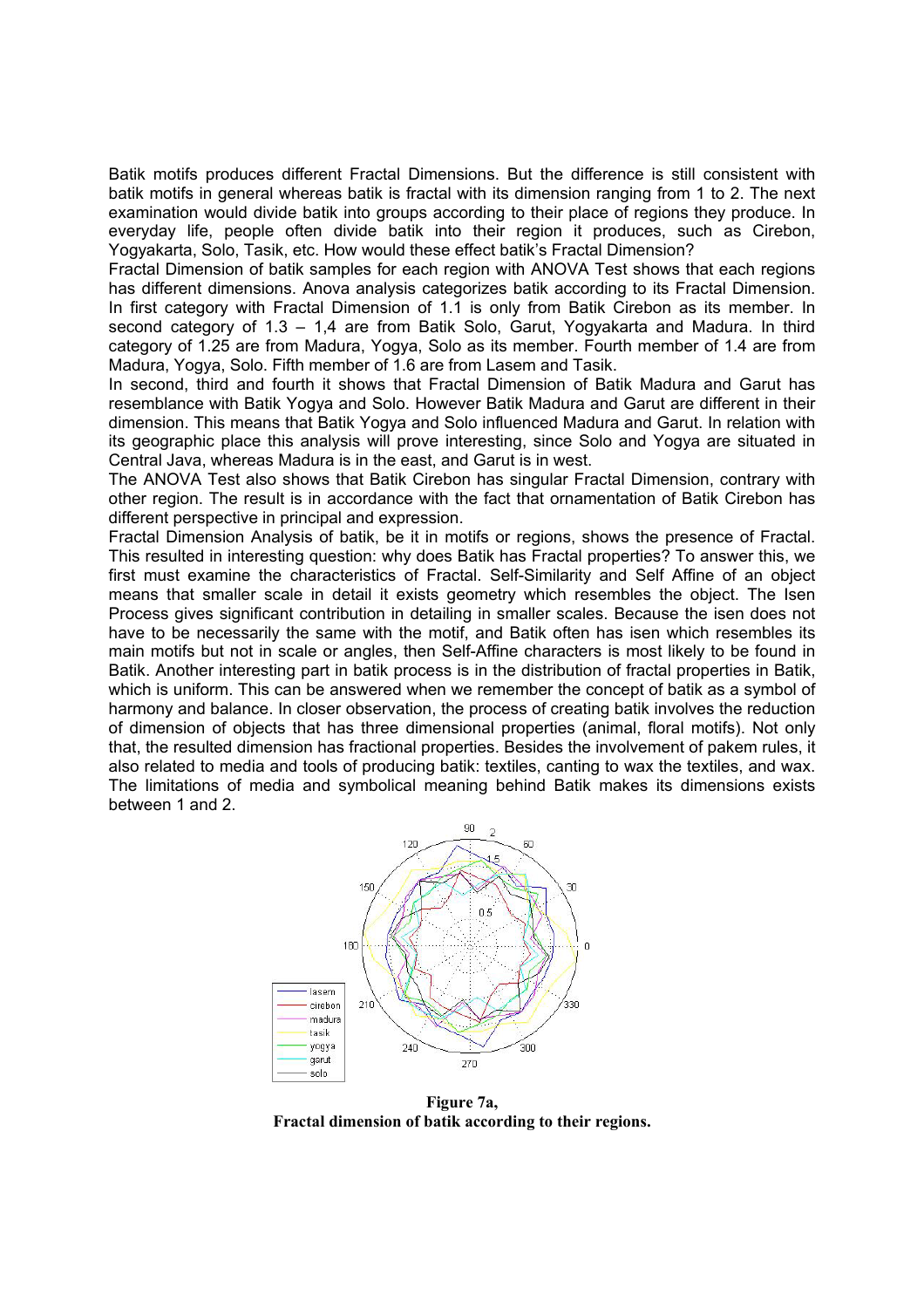

**Anova testing for classification of Fractal Dimension according to region, which resulted in five category. Batik Cirebon has Fractal Dimension which is different than batik from other regions. While Fractal Dimension between 1.2 and 1.5 has classification that is juxtaposed between Madura, Yogya, Garut and Solo. Batik Lasem and Tasik is in Fractal Dimension of 1.5 – 1.7 classification.** 

#### **4. Conclusion and Suggestions**

Fractal Dimension Analysis through Fourier Transformation is able to calculate dimensions from two dimensional pictures. The analysis for classification of batik according to motifs and regions shows that Batik has fractal properties, which are evident in their dimension properties (1.5). Batik stands between the curvature and plane. Furthermore the fractal properties shows high degree of details. The details in different scales are the result of Isen process in Batik.

In terms of Generative Arts, Fractal Dimension can be used to control the batik that is produced using fractal. Pixel People Group of Indonesia has develops computer software to produce batiklike forms that uses Fractal Dimension to control the batik motifs. The batik is called Batik Fractal. Using PHP language program, this software aims to design batik motifs in contemporary or traditional means. The nature of PHP as free software also allows its user to develop this program to future needs.

#### **Reference**

Aouidi, J., and Slimane, M.B. Multi-Fractal Formalism for Quasi-Self-Similar Functions. Journal of Statistical Physics, Vol. 108, Nos. 3/4, August 2002 (© 2002).

Barron, U.G., and Butler, F. Fractal texture analysis of bread crumb digital images. Eur Food Res Technol DOI 10.1007/s00217-007-0582-3

Culik, K. and Kari, J. Computational fractal geometry with WFA. Acta Informatica 34, 151–166 (1997) cSpringer-Verlag 1997

Currey, J.D., Kaffy, C., and Zioupos, P. Tissue heterogeneity, composite architecture and fractal dimension effects in the fracture of ageing human bone. International Journal of Fracture (2006) 139:407-424. Springer 2006

Djoemena, Nian S. Ungkapan, Batik dan Mitra, Djambatan, 1986